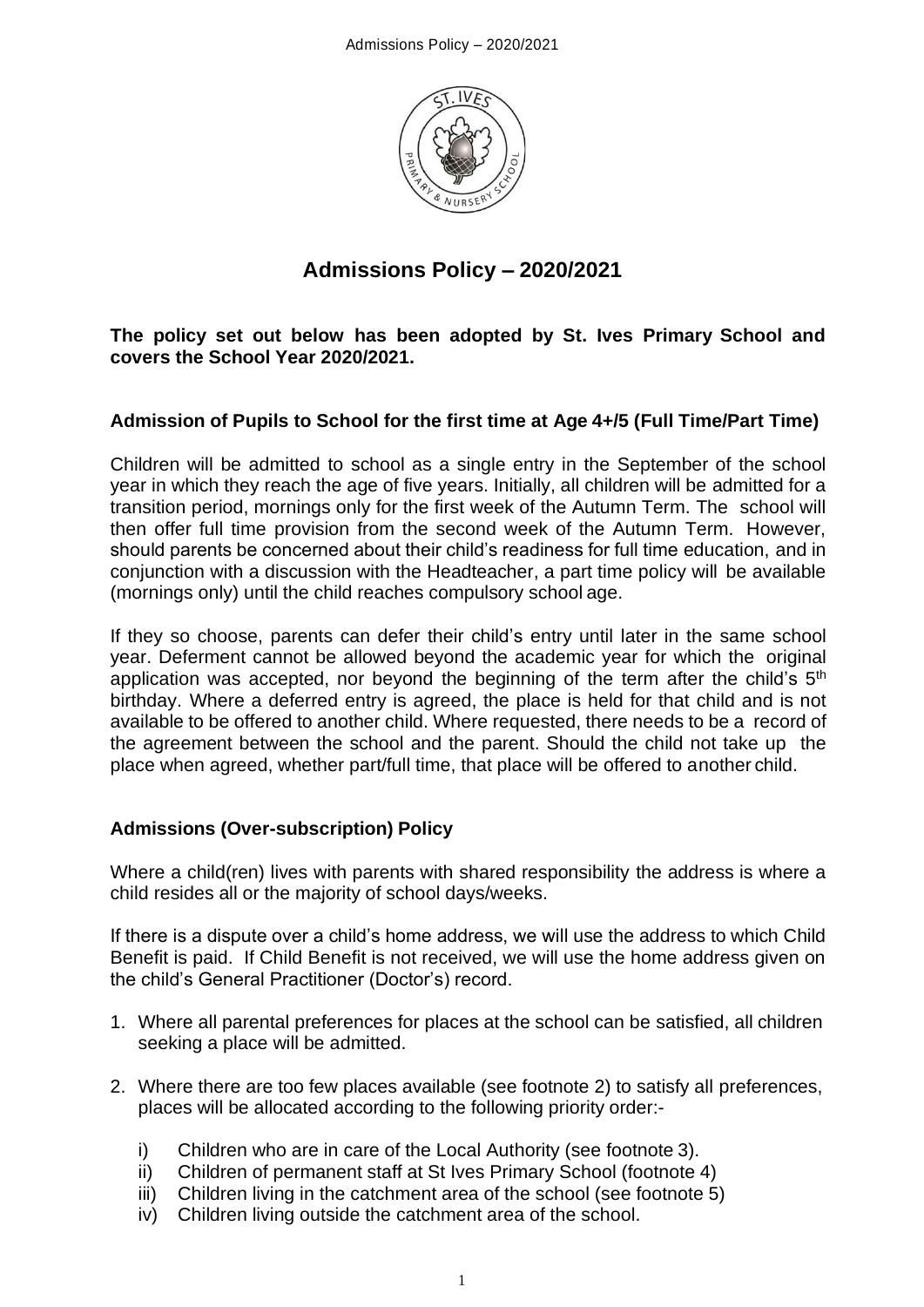- 3. Where there are too few places available to satisfy all preferences in any category above, the following priority order will apply:
	- i) Children have a sibling attending the preferred school at the time of admission (see footnote 6).
	- ii) Children who have exceptional medical reasons for attending the preferred school. Applications would need to be supported by the clinical/medical officer's report which can demonstrate the reasons why the child must attend a preferred school rather than any other.
	- iii) All other children.
- 4. If too few places are available to satisfy preferences expressed within any of the priority order categories above, places will be allocated on the basis of the child's closeness to the preferred school (defined by straight line measurement using a geographical information based system which identifies an Easting and Northing for the home address and the school building and calculates the distance between the two locations – see footnote 7).
- 5. In the event that the LA is unable to distinguish between applications, despite applying the priority categories above lots will be drawn by an independent of the LA person to determine the final place(s).

#### **Footnotes:**

- 1. The admission of children with Statements of Special Educational Needs is covered by Sections 324 to 328 of, and Schedule 27 to, the Education Act 1996. Guidance on the Admission of Statemented pupils is given in the Special Education Needs Code of Practice.
- 2. The places available at St. Ives Primary School (30) are defined as the published Admission Number for the school for that year of entry.
- 3. This criterion specifically relates to the children with either a care order (full or interim) or who are accommodated under Section 22 of the Children Act 1989.
- 4. Children of staff members in a permanent contract with the school for two or more years at the time at which the application for admission is made, or who have been recruited to fill a vacant post for which there is a demonstrable skill shortage.
- 5. The school's catchment area is a geographical area defined by the LA following consultation with the governors of St. Ives Primary School and the other Cluster schools.
- 6. The term sibling means full brother or sister, stepbrother or sister, adoptive brother or sister and non-blood related children who live with the married or cohabiting parents in the same household.